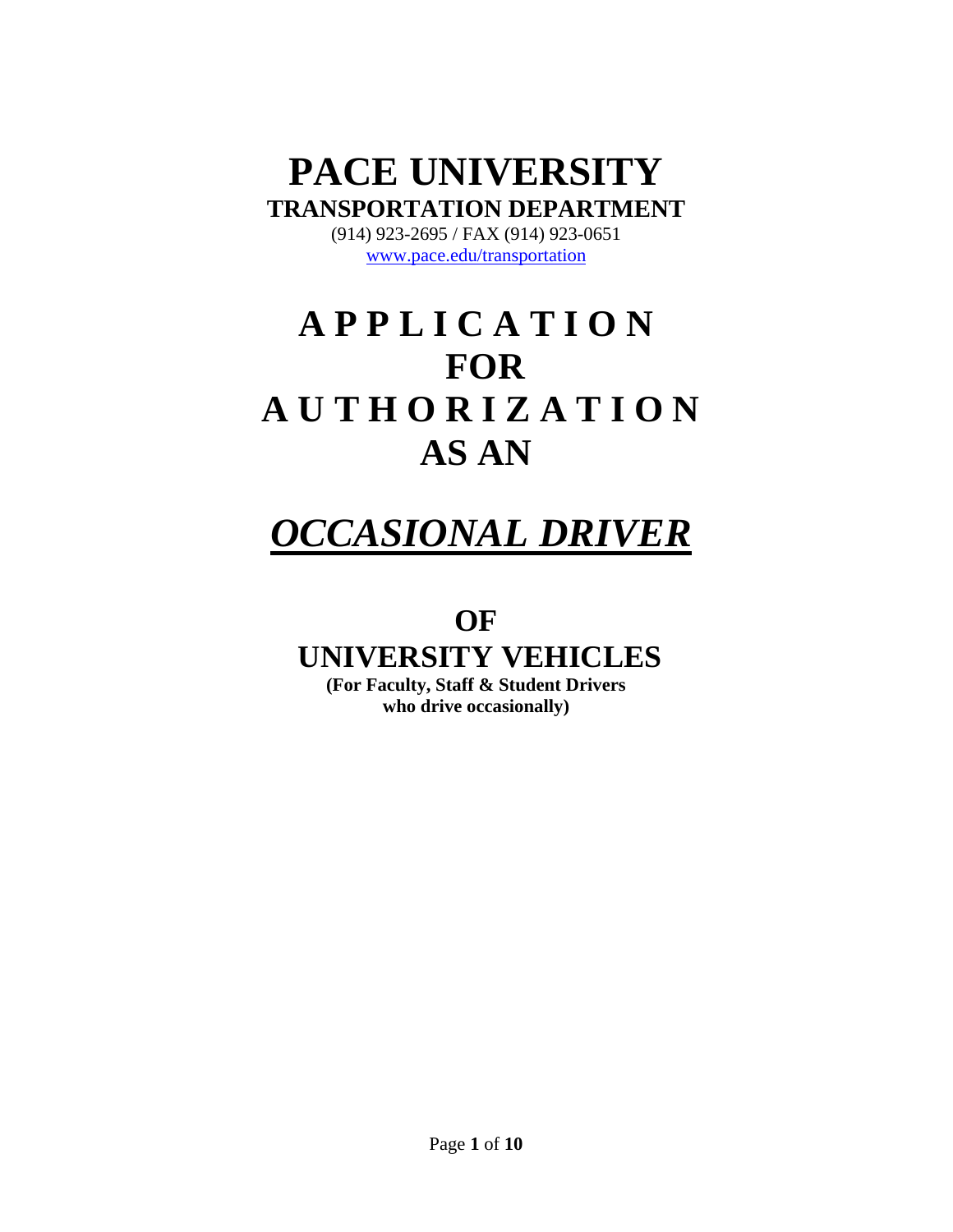In order to become eligible for inclusion on the *Authorized Drivers List* maintained by the Director of Transportation, applicants must complete this application and return it, along with any required documentation, to the Transportation Department. Applicants must complete pages 3 and 4 and return these pages (3 and 4) along with any required documentation, to the Transportation Department.

When this application is processed and all required training is completed, applicants will be notified in writing by the Director of Transportation as to whether they have been approved as an occasional driver of University vehicles within a reasonable time period. Applicants are encouraged to submit required materials at least thirty (30) days in advance of when authorization is needed in order to ensure sufficient time for processing of their application and conducting of necessary training.

- 1. All requested information on this application must be completed and submitted along with a photocopy of the applicant's U.S. issued driver's license in an enlarged format to ensure that the license number is easily identified. The applicant's driving record will be accessed by the University in order to confirm that the applicant meets the minimum eligibility requirements for driving University vehicles. This application may be faxed to the Transportation Department at extension 2697 or sent by interoffice mail to the Transportation Department on the Briarcliff Campus (BR).
- 2. Each applicant is presumed to have completely read and to understand the *Policy Governing Occasional Drivers of University Vehicles (page 5)*, a copy of which has been provided by the Transportation Department within this document. Any questions regarding the policy should be brought to the attention of the Director of Transportation.
- 3. Defensive Driving Certification is required to drive any University Vehicle. Applicants may obtain such training from the University or through any other University approved certification program. Please call the Transportation Department to schedule attendance in the next course. An applicant who completes the course provided by the University may be entitled to an insurance discount for his/her personal motor vehicle if he/she is the principal driver and the vehicle is registered in New York State. An applicant will also be eligible for a New York State Department of Motor Vehicle license point reduction for past violations if he/she successfully completes the driver safety program. Other Defensive Driving Certifications from states other than New York are acceptable. Please contact the Transportation Department for details. Copies of certification for pre-existing training must be given to the Transportation Department along with this application.
- 4. If an applicant is applying to drive 15 passenger (14 passenger + driver) vans, *in passenger van service,* or any standard sized van, he/she will be required to undergo "*Coaching the Van Driver"* training and successfully complete a road test of driving skills. Please call the Transportation Department to enroll in this training.
- 5. Applicants applying to drive 15 passenger vans *in passenger van service,* must satisfactorily provide evidence of medical fitness. Use the enclosed reporting form (page four)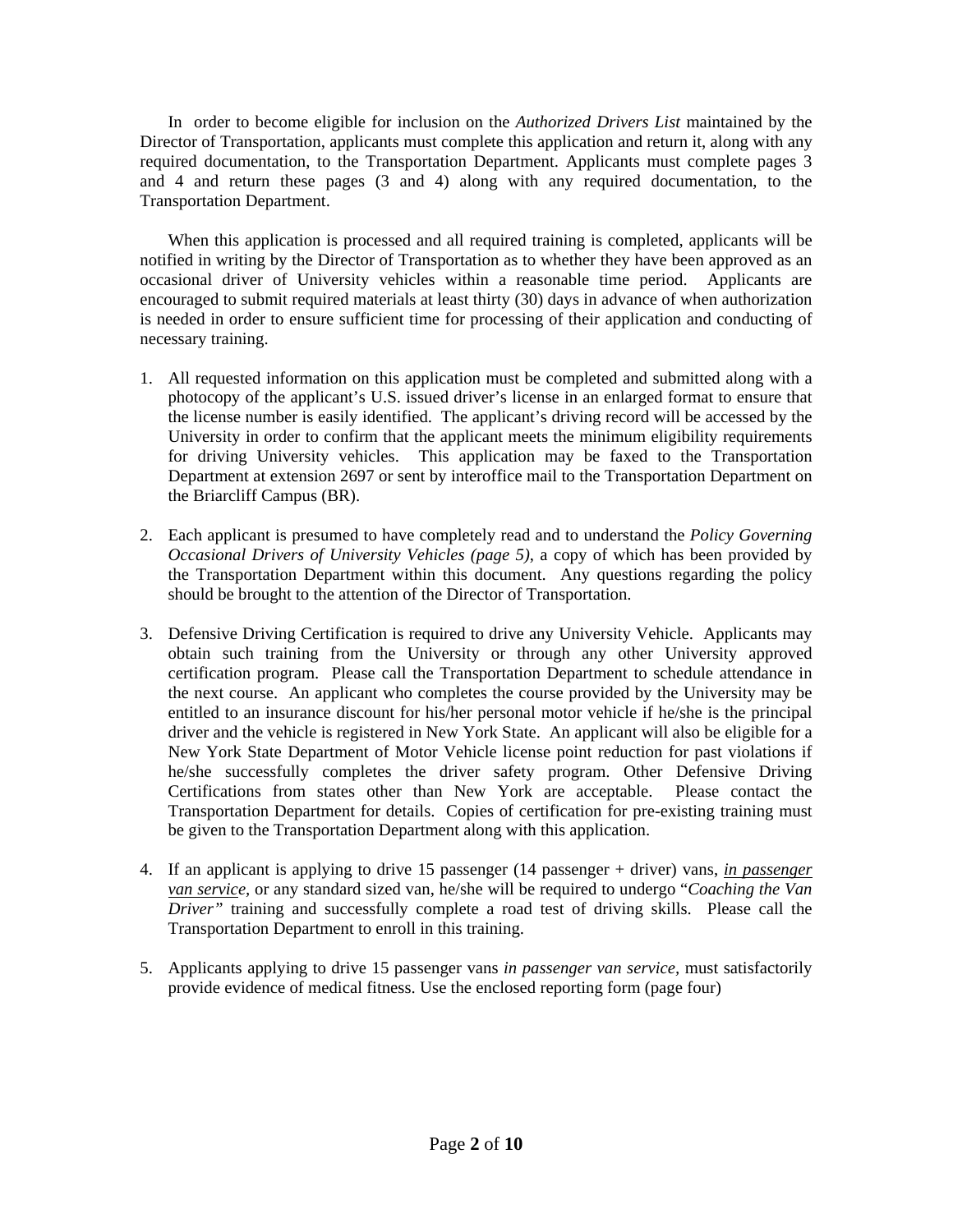## *APPLICATION TO DRIVE PACE UNIVERSITY VEHICLES*

|                                                      | PLEASE PRINT INFORMATION BELOW: |
|------------------------------------------------------|---------------------------------|
|                                                      |                                 |
|                                                      |                                 |
|                                                      |                                 |
|                                                      |                                 |
|                                                      |                                 |
|                                                      |                                 |
|                                                      |                                 |
|                                                      |                                 |
| DAYTIME TELEPHONE NUMBER>                            |                                 |
| DO YOU HAVE ANY REPORTABLE LICENSE                   |                                 |
| REVOCATIONS/SUSPENSIONS, MOVING VIOLATIONS,          |                                 |
| ACCIDENTS RESULTING IN SERIOUS BODILY INJURY OR      |                                 |
| PROPERTY DAMAGE, OR CONVICTIONS OF MISDEMEANORS      |                                 |
| OR FELONIES FOR THE PREVIOUS THREE (3) YEARS? IF     |                                 |
|                                                      |                                 |
| CLASS YEAR IF STUDENT (Freshman, etc.) or            |                                 |
| STATE WHETHER STAFF or FACULTY >                     |                                 |
| DEPARTMENT (IF EMPLOYEE)>                            |                                 |
| DEPARTMENT HEAD SIGNATURE (IF                        |                                 |
|                                                      |                                 |
| DEAN FOR STUDENTS SIGNATURE (IF                      |                                 |
|                                                      |                                 |
|                                                      |                                 |
| CERTIFICATE? IF YES, PLEASE INCLUDE A COPY WITH THIS |                                 |
|                                                      |                                 |
| DO YOU HAVE A MEDICAL OR PHYSICAL CONDITION, OR      |                                 |
| ARE YOU OR WILL YOU BE TAKING ANY MEDICATION,        |                                 |
| WHICH MAY AFFECT YOUR ABILITY TO SAFELY AND          |                                 |
| EFFECTIVELY OPERATE A UNIVERSITY VEHICLE? IF YES,    |                                 |
| PLEASE SUBMIT DOCUMENTATION FROM A QUALIFIED         |                                 |
| HEALTH CARE PROFESSIONAL AS TO HOW SUCH              |                                 |
| CONDITION INTERFERES WITH DRIVING ABILITY AND        |                                 |
| WHAT TYPE OF ACCOMMODATION, IF ANY, IS NECESSARY     |                                 |
|                                                      |                                 |

The above information will be used by the University to check the applicant's U.S. issued license with the Department of Motor Vehicles, and will also be placed on the L.E.N.S. Program (License Event Notification System) with the Department of Motor Vehicles, which provides continuous monitoring of a person's license and driving record. *An enlarged photocopy of the applicant's U.S. issued driver's license must be included with this application*.

### **SIGNATURE PAGE –RETURN THIS PAGE WITH PAGE 3 TO TRANSPORTATION DEPARTMENT, BRIARCLIFF**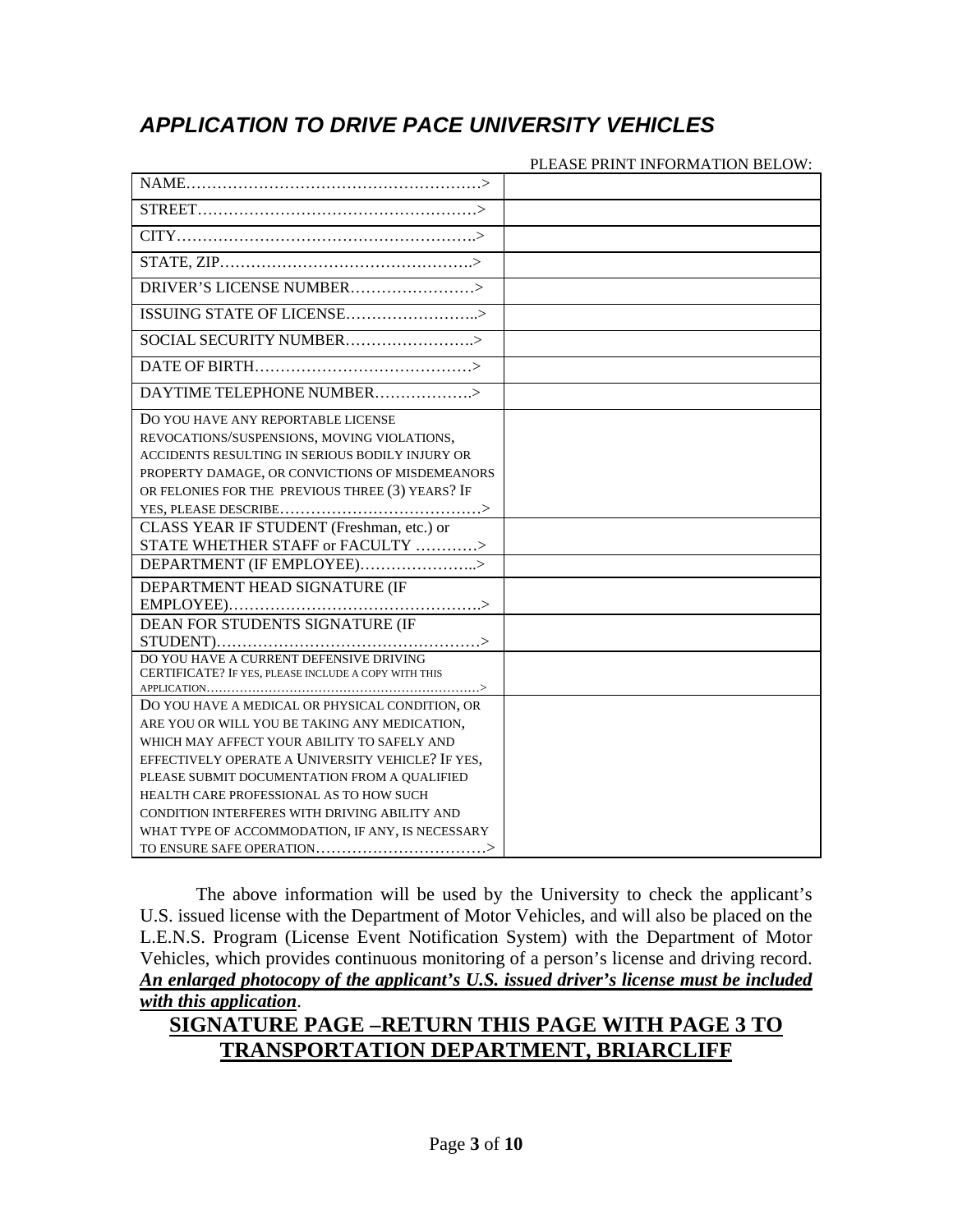#### **Applicant's Acknowledgement:**

I acknowledge that I have read, understand, and agree to abide by the *Policy Governing Occasional Drivers of University Vehicles*. (page 5)

I understand that by signing this application I am granting the University the right to access my complete driving record, both at the time of initial application, and for the entire time period that my driving authorization with the University remains in effect .

I acknowledge that the University may deny my application at its discretion.

I agree that I am personally responsible to advise those to whom I report of any inability on my part to be in compliance with these rules.

I understand the Prohibited Hours of Driving in Passenger Service rules as outlined above (page 8).

\_\_\_\_\_\_\_\_\_\_\_\_\_\_\_\_\_\_\_\_\_\_\_\_\_\_\_\_\_\_\_\_\_\_\_\_\_\_\_\_\_\_\_\_ PRINT NAME

\_\_\_\_\_\_\_\_\_\_\_\_\_\_\_\_\_\_\_\_\_\_\_\_\_\_\_\_\_\_\_\_\_\_\_\_\_\_\_\_\_\_\_\_ \_\_\_\_\_\_\_\_\_\_\_\_\_\_\_\_\_\_\_\_\_\_\_ SIGNATURE DATE

## **MEDICAL PHYSICAL TO DRIVE IN PASSENGER SERVICE MEDICAL RELASE FORM**

#### DATE\_\_\_\_\_\_\_\_\_\_\_\_\_\_\_\_

TO: FRANCOISE CRESPO, DIRECTOR OF TRANSPORTATION

MR/MS
lexial and the contract of the contract of the contract of the contract of the contract of the contract of the contract of the contract of the contract of the contract of the contract of the contract of the contract

physical examination on\_\_\_\_\_\_\_\_\_\_\_\_\_\_\_\_\_\_\_\_\_and has been cleared by (Date)

me to drive a 15 passenger university van in *passenger service.*

| <b>PHYSICIAN</b> |
|------------------|
|------------------|

ADDRESS:

PHYSICIAN'S SIGNATURE\_\_\_\_\_\_\_\_\_\_\_\_\_\_\_\_\_\_\_\_\_\_\_\_\_\_\_\_\_\_\_\_\_\_\_\_ (MUST ATTACH BUSINESS CARD OR AFFIX STAMP)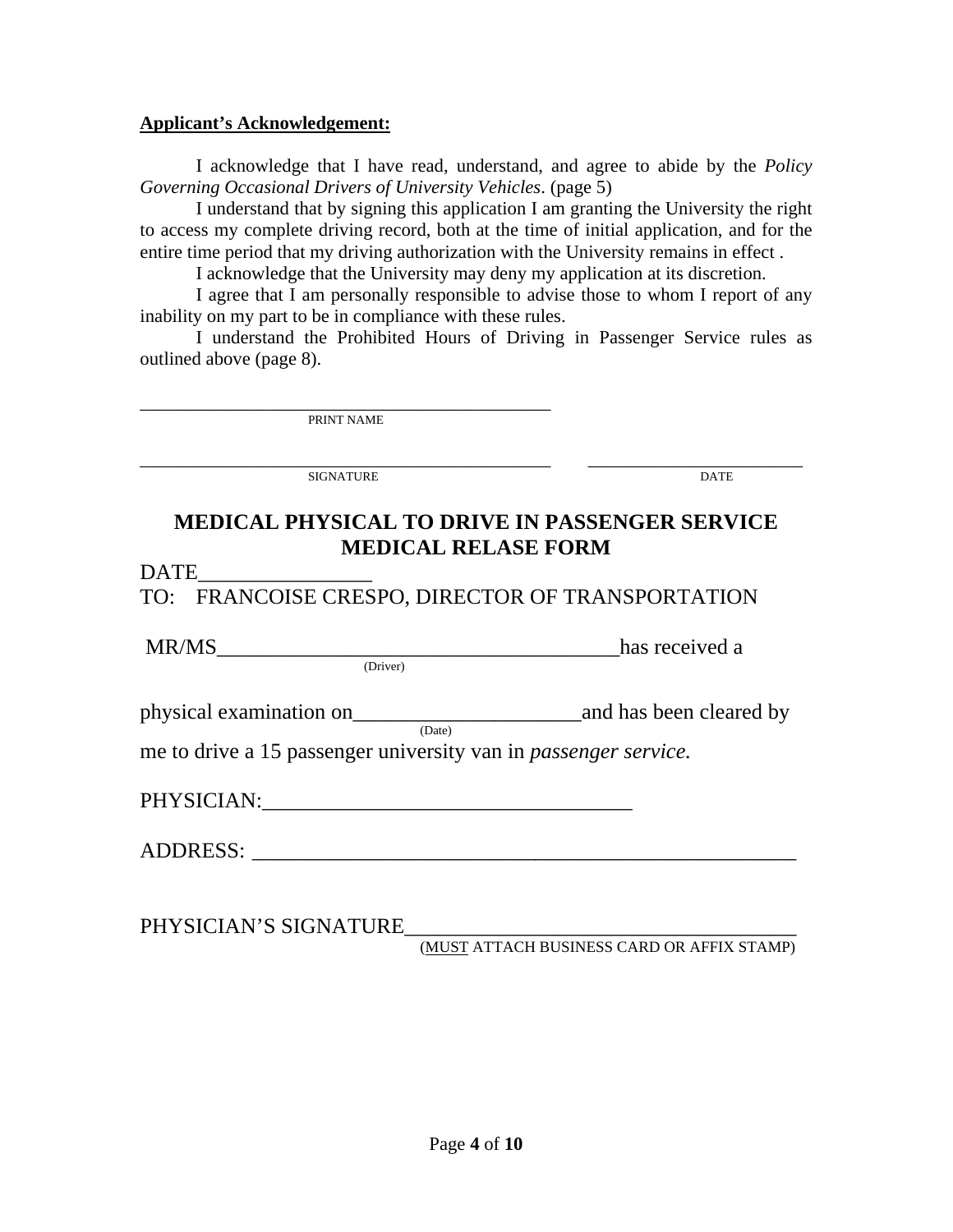## PACE UNIVERSITY POLICY GOVERNING OCCASIONAL DRIVERS OF UNIVERSITY VEHICLES

#### Purpose:

 $\overline{a}$ 

This policy has been adopted to ensure that occasional drivers of University vehicles\* are adequately qualified and trained, and follow proper procedures. The policy is designed with the ultimate goal of adequately protecting the safety of drivers and passengers of University vehicles. All University employees and students who occasionally drive University vehicles for University business, events or activities are subject to this policy. This policy does not apply to University employees or contract employees that drive University vehicles as a major function of their job responsibilities, such as those employees working for the Transportation Department.

#### **Minimum Eligibility Requirements for Driver Authorization:**

*Drivers of University vehicles must be at least eighteen (18) years of age, possess a valid U.S. driver's license of the classification appropriate to the vehicle to be used (at least a Class D license), have at least two (2) years of driving experience, and have driven at least 1,500 miles prior to authorization. Student drivers must also have been in attendance as a Pace student for at least one full year prior to being permitted to drive a University vehicle. Student drivers are restricted to minivans or sedans and may not carry more than one passenger. Drivers that have a medical or physical condition, or who are or will be taking medication, which may affect their ability to safely and effectively operate a University vehicle, must submit documentation from a qualified health care professional describing how such condition interferes with driving ability and what type of accommodation, if any, is necessary to ensure safe operation. The University reserves the right to prohibit any individual from driving a University vehicle whom it determines to be unsafe, regardless of the basis.* 

Applicants who wish to be initially added to the list of approved drivers must report all license revocation/suspensions, moving violations, accidents involving serious bodily injury or property damage for the previous three (3) year period, and any vehicular or non-vehicular convictions of misdemeanors or felonies regardless of time period, to the University's Director of Transportation. The Director of Transportation, in consultation with the Vice President for Human Resources, Provost or Dean For Students (as appropriate) may deny driving privileges when the driver's record reflects any one or combination of the foregoing circumstances.

<sup>\*</sup> University vehicles refers to all vehicles that are owned, rented, leased or borrowed for use by the University.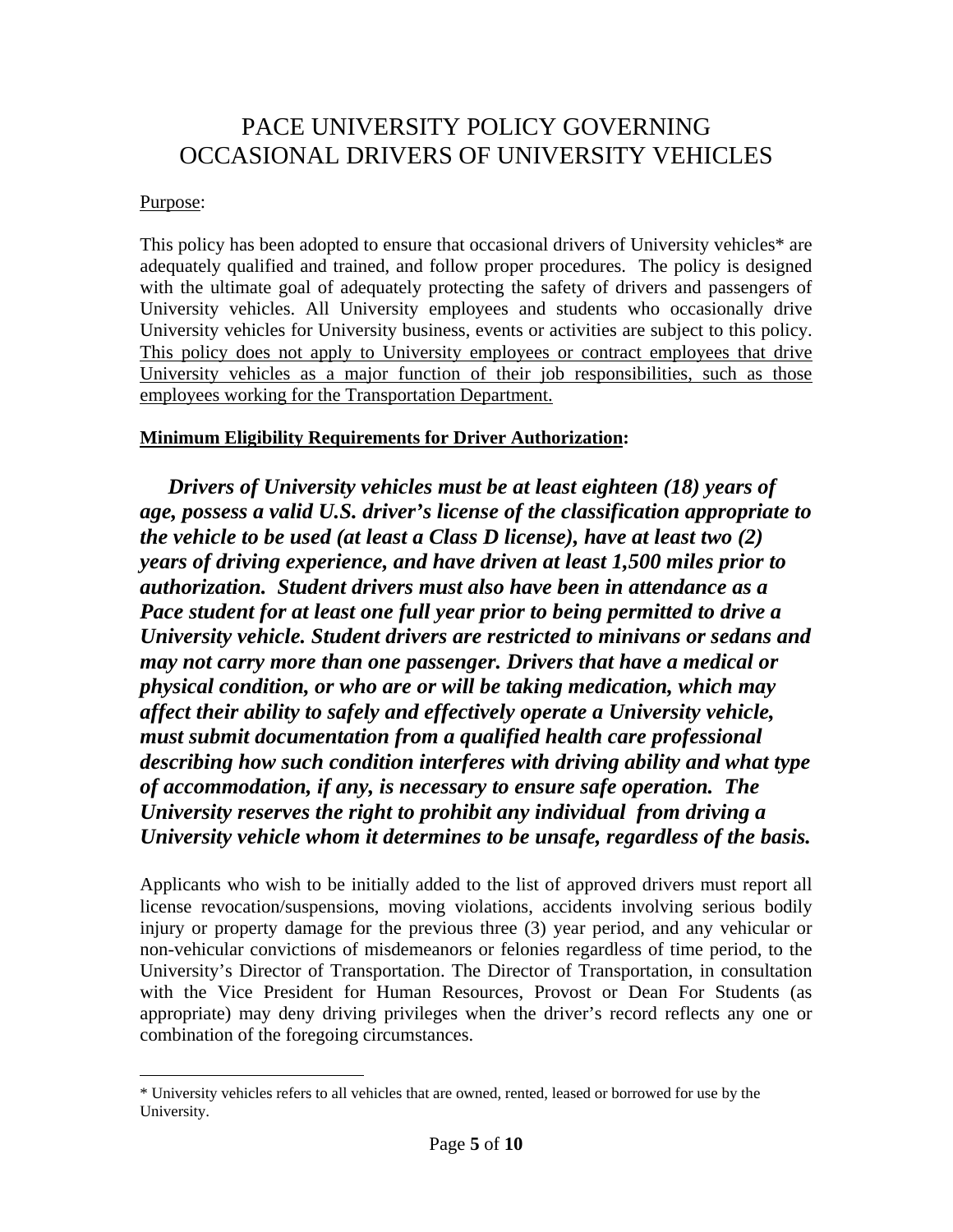All drivers of University vehicles must successfully complete a University-approved Safe Driving Program course and a University Road Testing Program course prior to authorization. In addition, drivers of University vehicles must not have had more than two (2) accidents or moving violations within the preceding three (3) year period as evidenced by the driving record maintained with the Department of Motor Vehicles. The University reserves the right to perform New York State Department of Motor Vehicles (or home state of driver) license history and record checks upon initial application for authorization to drive, on an annual basis, or periodically as it deems appropriate. Applicants who wish to be initially added to the list of approved drivers must report all license revocation/suspensions, moving violations, accidents involving serious bodily injury or property damage for the previous three (3) year period, and any non-vehicular convictions of misdemeanors or felonies regardless of time period, to the University's Director of Transportation. If approved and added to the list of authorized drivers, drivers must report any new license revocation/suspensions, moving violations, accidents involving serious bodily injury or property damage, or convictions of non-vehicular misdemeanors or felonies immediately to the Director of Transportation. The failure to report any of the above violations or convictions within a reasonable time period of occurrence may result in disciplinary action, up to and including termination of employment, with respect to a University employee, or up to and including suspension or dismissal from the University, with respect to a student.

 For applicants with a CDL license who apply to drive University regulated commercial vehicles, it is required that such individuals pass the Transportation Department's drug and alcohol testing prior to authorization. Such individuals may also be subject to random and post-accident drug and alcohol testing pursuant to the United States Department of Transportation's federal regulations. In addition, only specifically authorized drivers are permitted to drive specially equipped University vehicles, such as emergency vehicles, patrol cars, ambulances, fire response vehicles, or regulated commercial vehicles.

Students or employees who have been disciplined for violating any University policies, including but not limited to, policies regarding alcohol and drug use, may not be permitted to drive University vehicles. The Deans for Students Offices will notify the Director of Transportation regarding student violations of University policy, the Vice President of Human Resources or his/her designee will notify the Director of Transportation regarding staff employee violations of University policy, *and the Provost or his/her designee will notify the Director of Transportation regarding faculty violations of University policy*. In addition, the Deans for Students must give prior written approval for students to be included on the authorized drivers' list, and the appropriate department must give prior written approval for staff or faculty to be included on the authorized drivers' list. The application to drive University vehicles includes a line for the Deans for Students and department heads to indicated their approvals.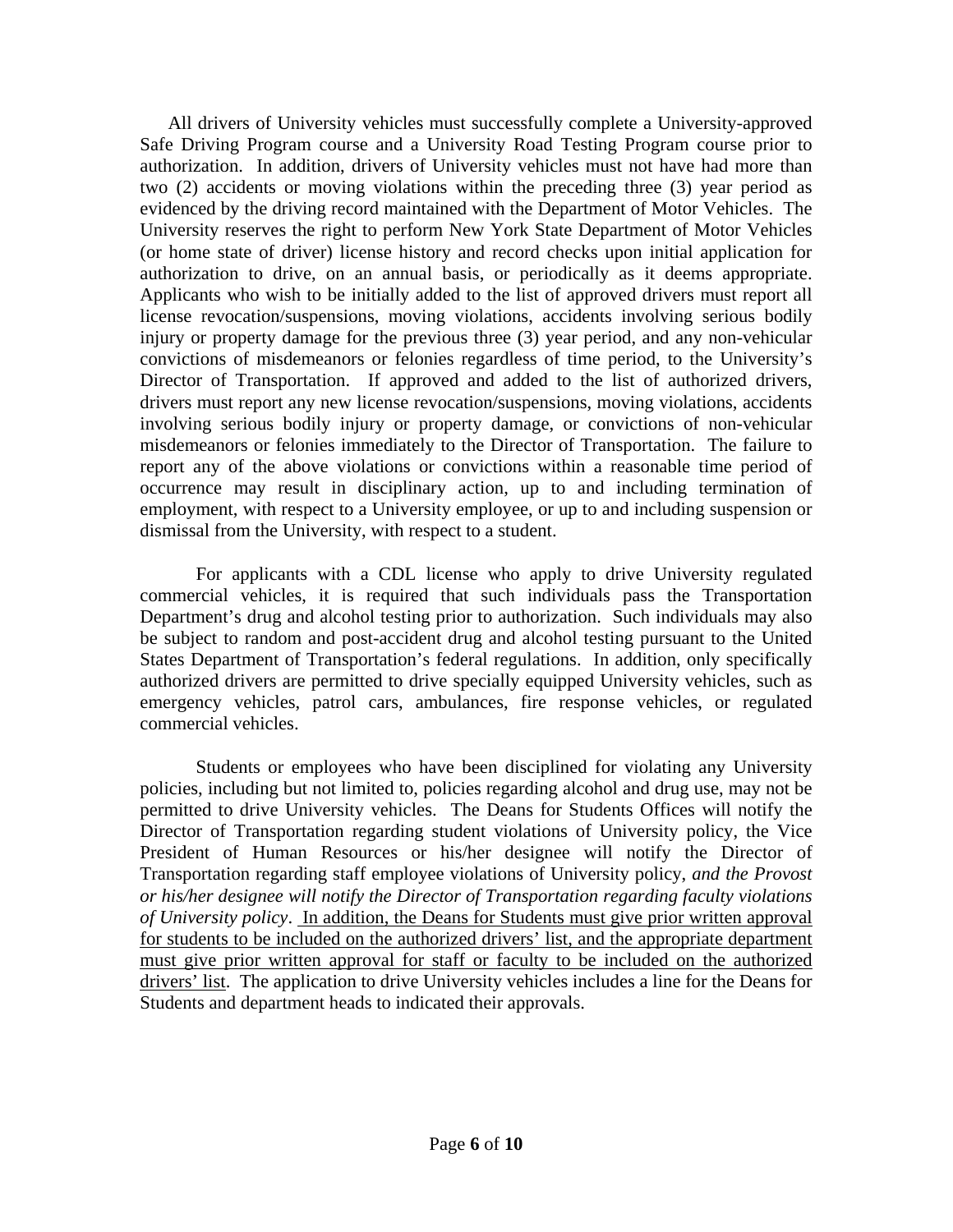#### POLICY GOVERNING OCCASIONAL DRIVERS OF UNIVERSITY VEHICLES

University and rented vans (7 and 15 passenger) are to be driven only by "designated drivers" who have been pre-selected as authorized van drivers by department heads and who are included on the L.E.N.S. Program (License Event Notification System) maintained by the Director of Transportation. In addition, if applying to drive a 15-passenger van or any standard size van, the applicant must undergo *Coaching the Van Driver* training and successfully complete the requisite University road test prior to receiving permission to drive such passenger vans. The road test will be conducted with the driver using one of the 15-passenger vans in order to assess driving ability of that specific type of vehicle.

 Individuals may be denied inclusion, removed from the list of approved drivers, or reinstated to the list at the discretion of the Director of Transportation in consultation with the Deans for Students, Vice President of Human Resources, or Provost depending on the status of the driver. None of the foregoing guidelines will be construed as limiting in any way the right of the University to discipline or terminate its own employees at any time with or without cause and without prior notice.

#### Administration of Policy:

*The Director of Transportation will be responsible for the daily administration of this policy. The Director will notify, in writing, the authorized drivers if they violate the policy, or are removed from the authorized list. The Director of Transportation will also report such violations and removals to the Vice President of Human Resources for employees (including officers), the Deans for Students for students,* **and the Provost for faculty** *for further review and possible disciplinary or other appropriate action.* 

This policy will be maintained by the Transportation Department, both in hard copy and on its Web page at the Intra Pace Web site. It will also be included in the University's Employee Handbook in hard copy and on the Human Resources Web page at the Intra Pace Web site. This policy will be distributed to all new employees when hired. The policy will also be available for students to review on the Intra Pace Web site and will be included in the Student Handbook.

#### Rules and Regulations for Vehicle Use:

Requests for University vehicles must be submitted, in writing, by the requesting department to the Director of Transportation at least thirty (30) days in advance of the requested vehicle use date. Requests must be made by the employee responsible for the University-related business, event or activity that the vehicle is requested for, or his or her supervisor. The Loaner Vehicle Request Form must be used for requests. Copies of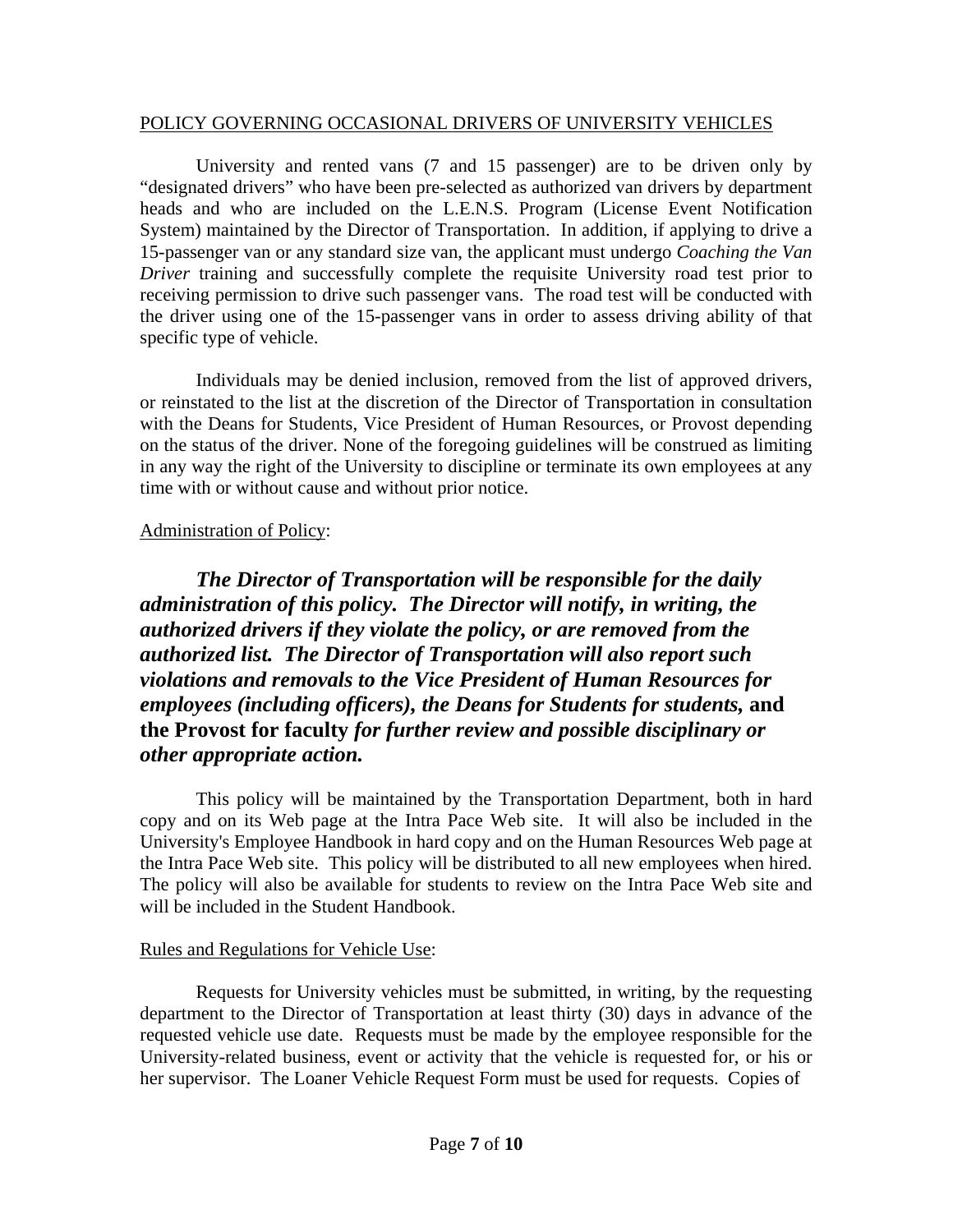#### POLICY GOVERNING OCCASIONAL DRIVERS OF UNIVERSITY VEHICLES

such form can be downloaded from the Transportation Department's Web page or can be obtained in hard copy from the Transportation Department directly.

Use of University owned, leased or rented vehicles is permitted only for University-sponsored functions, activities and programs. Side trips of a personal nature are strictly prohibited. Any employee or student that is found using, or attempting to use, a University vehicle for a non-University purpose will be in violation of this policy and shall be appropriately disciplined, up to and including termination for employees, or dismissal for students. In addition, University vehicles must only be used for the activity for which the approval by the Director of Transportation was granted. Any additional uses, even if for University-sponsored activity, must be pre-approved.

To facilitate safe operation of its vehicles, the University requires that authorized drivers strictly adhere to the following hours and mileage limitation rules:

#### **1. HOURS OF PERMITTED DRIVING OF UNIVERSITY VEHICLES**

The 150/300 Mile Rule - Trips in excess of 150 miles, or 300 miles round trip, require an overnight stay, unless a second authorized driver shares the driving responsibilities pursuant to a multiple driver arrangement that has been pre-approved by the Director of Transportation for that trip.

The 600 Mile Rule - No more than 600 miles may be driven in any one-day (twenty-four hour period) regardless of the number of authorized drivers that share the driving responsibilities. Additionally, no driver may drive more than three hours at a time without taking a 30-minute rest break from driving. After a 30-minute rest break, a driver may resume driving responsibilities not in excess of the other limitations described in this Policy. If a second driver has been preapproved by the Director of Transportation, that driver may begin driving immediately following the shift of the preceding driver.

The 15 Hour Rule – A driver may not drive a University vehicle unless the driver has had at least 8 continuous hours off duty following any period in which the driver has been on duty (whether driving or not) for 15 or more hours. Further, a driver may not drive a University vehicle during any period that will result in the driver being on duty for 15 or more continuous hours. (For example, if during a 15 hour period the driver has engaged in 13 hours of on duty activities other than driving, the driver may not drive more than 2 hours during that 15 hour period.) No trips may be scheduled that will require a driver to exceed 15 continuous hours of on duty activities (including driving). On duty time means all times during which an individual is: (a) performing work for Pace University and/or (b) performing work for another employer prior to reporting to Pace University, and (c) participating in classroom activity, internships, sports practices or competitions, or similar activities. On duty time includes the period from the time an individual begins travelling to work or is required to be in readiness to work, until the time he/she is relieved from work and all responsibility for performing work or other listed participatory activity.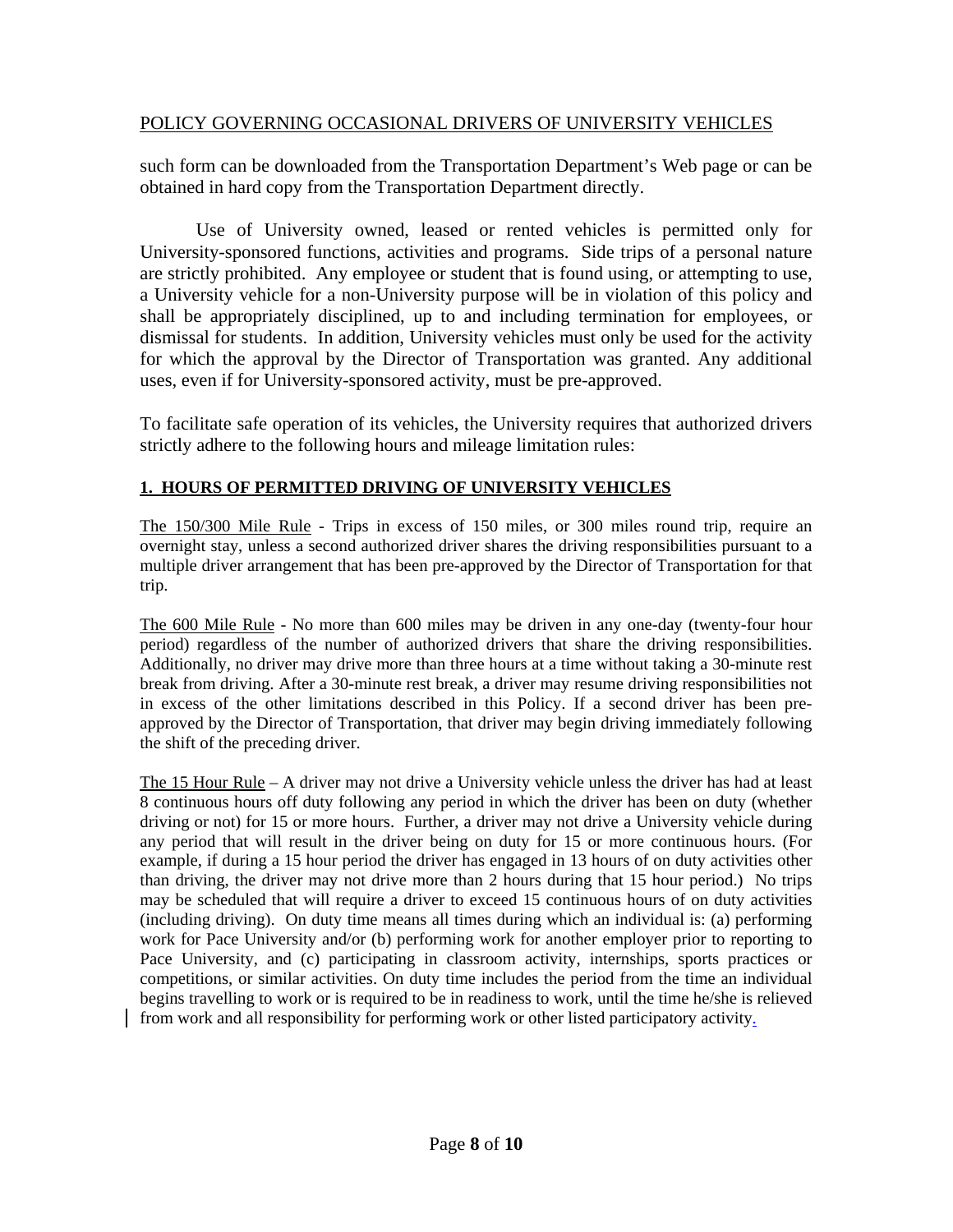### *A driver who violates the University's hours or mileage limitation rules will be appropriately sanctioned, including withdrawal of driving privileges. Questions regarding the hours or mileage limitation driving rules should be directed to the Director of Transportation.*

Authorized drivers granted use of a University vehicle are responsible for the safe operation and securing of the vehicle while the vehicle is in their custody. Custody is defined for the purposes of this policy to mean the time the authorized driver accepts the keys for the vehicle until the vehicle and keys are returned to the regular custodian of the vehicle, which will generally be the Transportation Department. Authorized drivers granted use of a University vehicle shall not permit unauthorized drivers to operate the vehicle while the vehicle is in their custody.

 Authorized drivers must perform a vehicle inspection prior to each trip with a University vehicle. Such inspection shall include checking the oil and other fluid levels, the windshield wipers, tire inflation, mirrors, lights, horn, leaks, existing vehicle damage, and verifying that the Accident Report Form and instructions are in the glove compartment. A checklist for such inspection will be provided to every driver that is granted a University vehicle for a pre-approved trip.

Drivers of University vehicles must operate the vehicle in conformance with University rules and regulations, and all relevant motor vehicle laws of any jurisdictions in which the vehicle will be driven. For vehicles equipped with seat belts, the number of occupants in a University vehicle shall not exceed the number of available and operational seat belts. Seat belts must be worn by all occupants at all times while a University vehicle is in motion. Occupants of a University vehicle must be fully seated within a seat at all times the vehicle is in motion or temporarily stopped for traffic signals.

For trips which require a rental vehicle, either because of the type of vehicle to be used or because there is limited availability of University vehicles for such dates, only rental agencies approved by the University are to be used. A list of University approved van rental agencies is available at the Transportation Department. If a rental vehicle is used, the University strongly suggests additional collision damage coverage be obtained if available. The department and driver renting the vehicle must comply with the individual rental agency's policies*.*